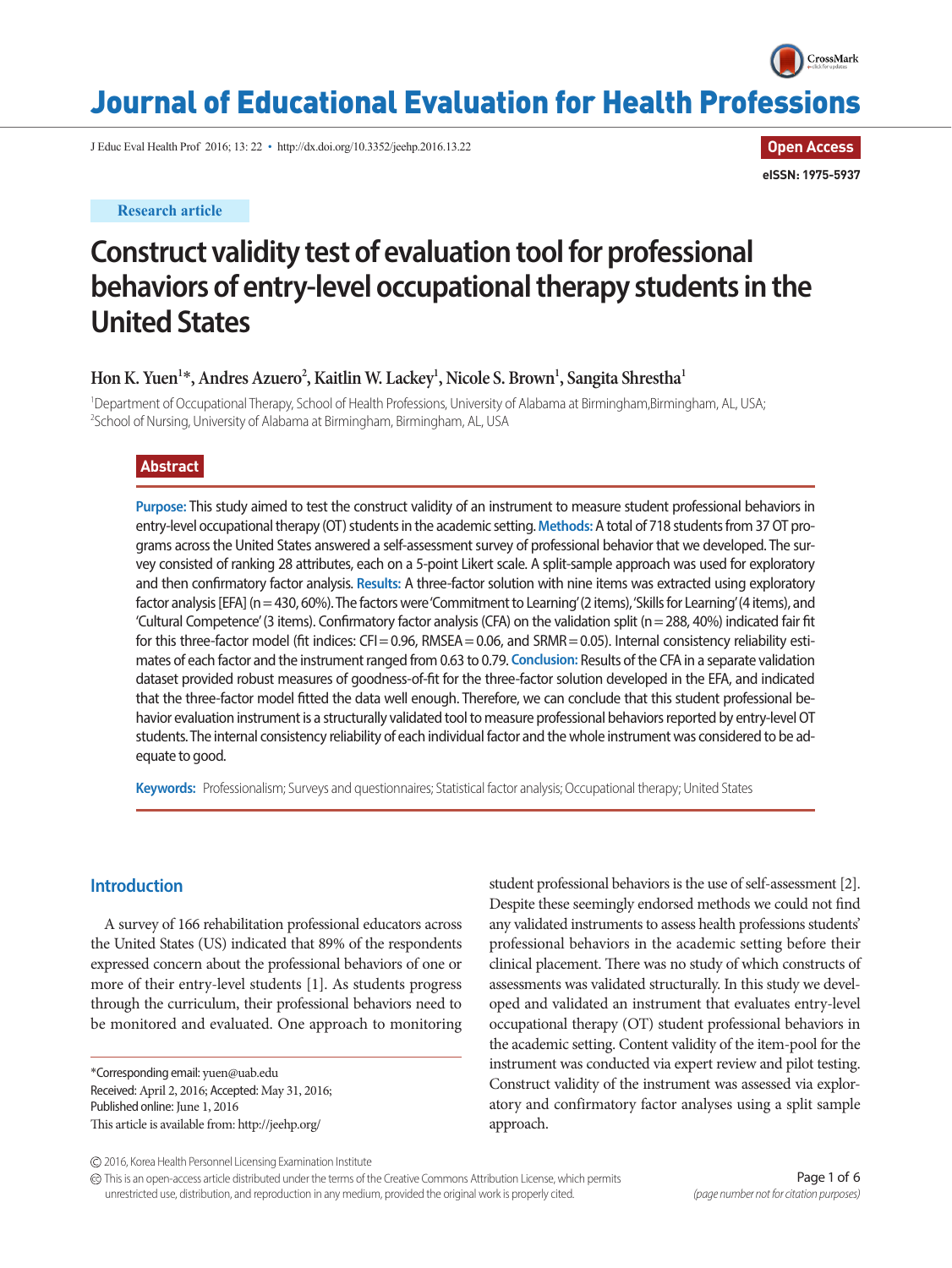## **Methods**

#### **Design**

This methodological study used a cross-sectional survey research design.

#### **Participants**

Since there was no sampling frame of all current entry-level students enrolled in OT programs in the US, an initial step was to develop a way to contact them. To achieve this, we contacted the president of the student occupational therapy association (SOTA) of each OT program in the US through regular mail. An introductory letter was sent to 151 accredited entry-level OT programs nationwide with the intention of establishing a professional relationship with the SOTA president through email address exchange. After an initial mailing, 33 SOTA presidents responded; subsequently, the second round of mails were sent to those non-respondents. Following the second round of mailing, 40 additional responses were received for a total 73 presidents from SOTAs.

Having compiled a database of 73 SOTA presidents as the contact person for potential OT student participants, we conducted this study using survey methods. In late September of 2014, we emailed an invitation letter explaining the purpose of the study and the survey instrument Uniform Resource Locator (URL) to each of the 73 SOTA presidents with the request to forward the hyperlink of the survey, a questionnaire on student professional behaviors, to all OT students in their program. The survey was posted on Survey Monkey, an online survey service, which provided the URL for the questionnaire.

After the first round of emailing, 299 responses were received. The second round of emails were sent out in mid-October of 2014. An additional 453 replied for a total of 752 responses received following this second round of emailing. Data collection was conducted between late September and early November of 2014. Students from 37 programs completed the survey. Of the 752 responses, 34 respondents only completed the first 10 or 19 items of the questionnaire, leaving about onethird of the items (i.e., nine) and the demographic information unanswered. We excluded these 34 responses; as a result, the final sample consisted of 718 respondents.

#### **Instrument development**

The questionnaire in this survey consisted of two sections. The first section had 28 items (i.e., attributes) related to various student professional behaviors (Appendix 1). Among these 28 items, we have a priori grouped them into 3 subsections, with attributes dealing with tasks (i.e., learning, 10 items), dealing with oneself (9 items) and dealing with others (9 items)

[3]. Exhibition of each attribute was rated on a 5-point scale, ranging from never = 1, rarely = 2, occasionally = 3, frequent $ly = 4$  to always = 5. The second section had six items on demographic information of the respondents which included age, gender, race, what year they were in the OT program, how many level II fieldwork rotations they have completed, and in which OT program they were enrolled. The 28 items were drawn mainly from the literature [4-6] and departmentally-developed student professional behavior forms from several academic health professions programs.

Content of the student professional behavior questionnaire was validated by three experienced academicians, including an academic coordinator of fieldwork education, each had more than 10 to 20 years teaching experience in the OT program. The preliminary version of the questionnaire was then distributed to a group of 30 first year entry-level OT students for comment and feedback. The questionnaire was finalized after incorporating their ideas and comments.

#### **Data analysis**

The collected data were tabulated and analyzed using descriptive statistics. Exploratory and confirmatory factor analyses were conducted to determine an underlying structure for the 28 items related to student professional behaviors. Cronbach's alpha was used to estimate the internal consistency reliability of the emerging factors.

We randomly split the sample of 718 into two, with 60% of the data  $(n = 430)$  subjected to exploratory factor analysis (EFA), and  $40\%$  (n = 288) subjected to confirmatory factor analysis (CFA) for verification of the factor structure derived from EFA. An EFA with maximum likelihood extraction method was used to preliminarily evaluate the dimensionality or structural validity of the 28 items related to student professional behaviors. The use of a maximum likelihood extraction method to determine the factor structure was recommended as it generates the solution that most accurately reflects the underlying population pattern especially when loadings within factors are unequal and under-extraction [7]. A variable was considered important in explaining the variance of a factor if its factor loading exceeded 0.4. As factors emerging from the data were expected to be correlated, a direct oblimin oblique rotation method was used to achieve a simpler structure for interpretation. The number of extracted factors was determined based on the scree plot and Guttman-Kaiser criterion that specifies retaining factors with eigenvalues greater than 1. Goodnessof-fit of the CFA models was tested using the direct Robust Maximum Likelihood method implemented in SAS v.9.4 software, CALIS procedure [8]. Adequacy of the CFA models was examined using Bentler's comparative fit index (CFI), root mean squared error of approximation (RMSEA), and stan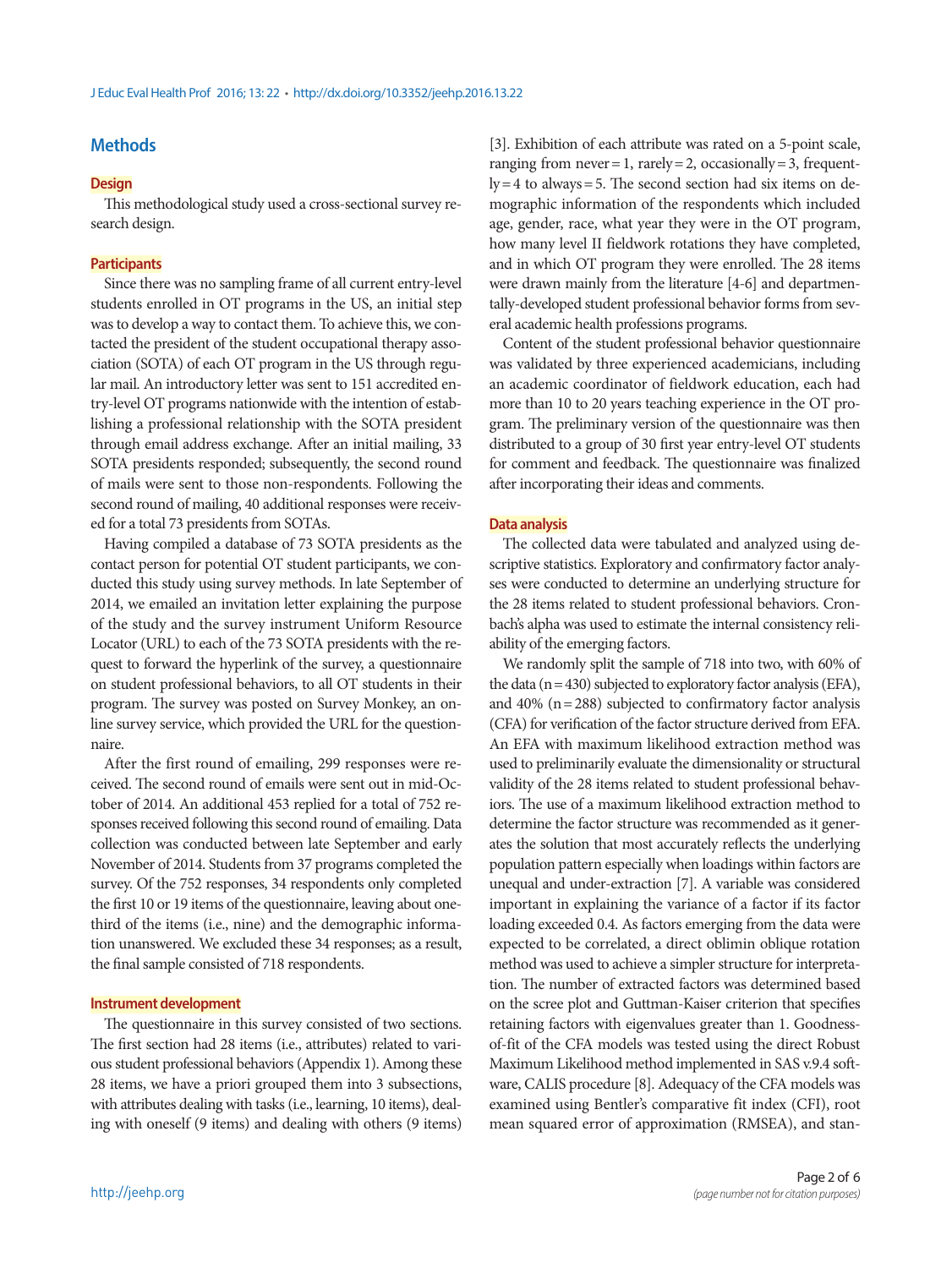dardized root mean square residual (SRMR). In general, CFI ≥0.95, RMSEA ≤0.06, and SRMR ≤0.08 are indicative of good fit. SAS STAT v.9.4 software was used to conduct the statistical analysis.

Ethical approval: The study was approved by the Institutional Review Board of the University of Alabama at Birmingham (E140320001).

## **Results**

Of the 718 respondents, 14 of them did not complete the demographic information section of the survey. Among the 704 respondents who completed the two sections of the questionnaire, 629 (89.3%) were female, and 570 (81.0%) were Caucasian. The mean and standard deviation of the respondents' age was  $25 \pm 5.3$  years old, ranging from 17 to 54. The majority (605, 85.9%) have not had any level II fieldwork experience, with 289 (41.1%) in their first year of the OT program, 301 (42.8%) in their second year, and 114 (16.2%) in their third year or beyond.

Sampling adequacy was checked to determine if the data meet the criteria for factor analysis. Results showed that sampling adequacy was good with a Kaiser-Meyer-Olkin value of 0.89 (i.e., > 0.5), and Bartlett's sphericity test was significant  $(P<0.001)$ , indicating that the data were suitable for factor analysis. Four factors were extracted using the EFA. Horn's parallel analysis confirmed that four initial factors could be extracted. The four factors of the student professional behaviors accounted for 43.0% of the variance.

However, the factor structure derived from this EFA was not confirmed in the CFA using the second part of the randomly split sample  $(n= 288)$ . The CFA results suggested that the four-factor model provided less than acceptable fit to the data. Therefore, a second attempt to obtain a factor structure was conducted. We ran separate EFAs for items within each of the three subsections using the maximum likelihood extraction method. In each of the three EFAs, we sequentially removed items with the lowest communality until the remaining items all had communalities greater than 0.35. The procedure yielded 9 items. The new three-factor structure was then subjected to confirmation by CFA using the first  $(n = 430)$  and the second ( $n = 288$ ) parts of the randomly split sample.

The three factors extracted from the EFA were labeled 'Commitment to Learning', 'Skills for Learning', and 'Cultural Competence'. The CFA on the validation split  $(n=288)$  indicated that the three-factor model provided fair fit to the data (fit in-

**Table 1.** Results from confirmatory factor analysis of the three-factor model on both the exploratory and confirmatory sample splits for professional behaviors of entry-level occupational therapy students in the United States

|                                                                                     | Exploratory split ( $n = 430$ ) |       | Confirmatory split ( $n = 288$ ) |       |
|-------------------------------------------------------------------------------------|---------------------------------|-------|----------------------------------|-------|
| <b>Factors and items</b>                                                            | Standardized<br>coefficient     | $R^2$ | Standardized<br>coefficient      | $R^2$ |
| Factor 1: Commitment to learning                                                    |                                 |       |                                  |       |
| 5. I demonstrate a positive attitude toward learning.                               | 0.71                            | 0.59  | 0.61                             | 0.44  |
| 6. I show confidence and self-assurance related to learning activities.             | 0.67                            | 0.64  | 0.81                             | 0.81  |
| Factor 2: Skills for learning                                                       |                                 |       |                                  |       |
| 3. I set realistic personal goals.                                                  | 0.56                            | 0.50  | 0.64                             | 0.57  |
| 5. I exhibit flexibility by adapting to unexpected changes in the schedule.         | 0.58                            | 0.51  | 0.52                             | 0.38  |
| 6. I am able to prioritize multiple commitments.                                    | 0.69                            | 0.45  | 0.71                             | 0.65  |
| 7. I am able to identify my learning needs and resources.                           | 0.74                            | 0.32  | 0.77                             | 0.41  |
| Factor 3: Cultural competence                                                       |                                 |       |                                  |       |
| 5. I show an awareness of, and respect for, cultural diversity of peers and others. | 0.77                            | 0.33  | 0.67                             | 0.27  |
| 6. I respect the opinions and feelings of peers and others.                         | 0.80                            | 0.47  | 0.90                             | 0.51  |
| 7. I respect confidentiality of peers and others.                                   | 0.70                            | 0.54  | 0.75                             | 0.59  |
| <b>Correlations among factors</b>                                                   | Estimate                        |       | <b>Estimate</b>                  |       |
| F1, F2                                                                              | 0.58                            |       | 0.71                             |       |
| F1, F3                                                                              | 0.49                            |       | 0.36                             |       |
| F <sub>2</sub> , F <sub>3</sub>                                                     | 0.46                            |       | 0.47                             |       |
| Fit indices                                                                         |                                 |       |                                  |       |
| <b>CFI</b>                                                                          | 0.98                            |       | 0.96                             |       |
| <b>RMSFA</b>                                                                        | 0.05                            |       | 0.06                             |       |
| <b>SRMR</b>                                                                         | 0.04                            |       | 0.05                             |       |

P < 0.001 for all path coefficients and correlations. CFI, comparative fit index; RMSEA, root mean squared error of approximation; SRMR, standardized root mean square residual.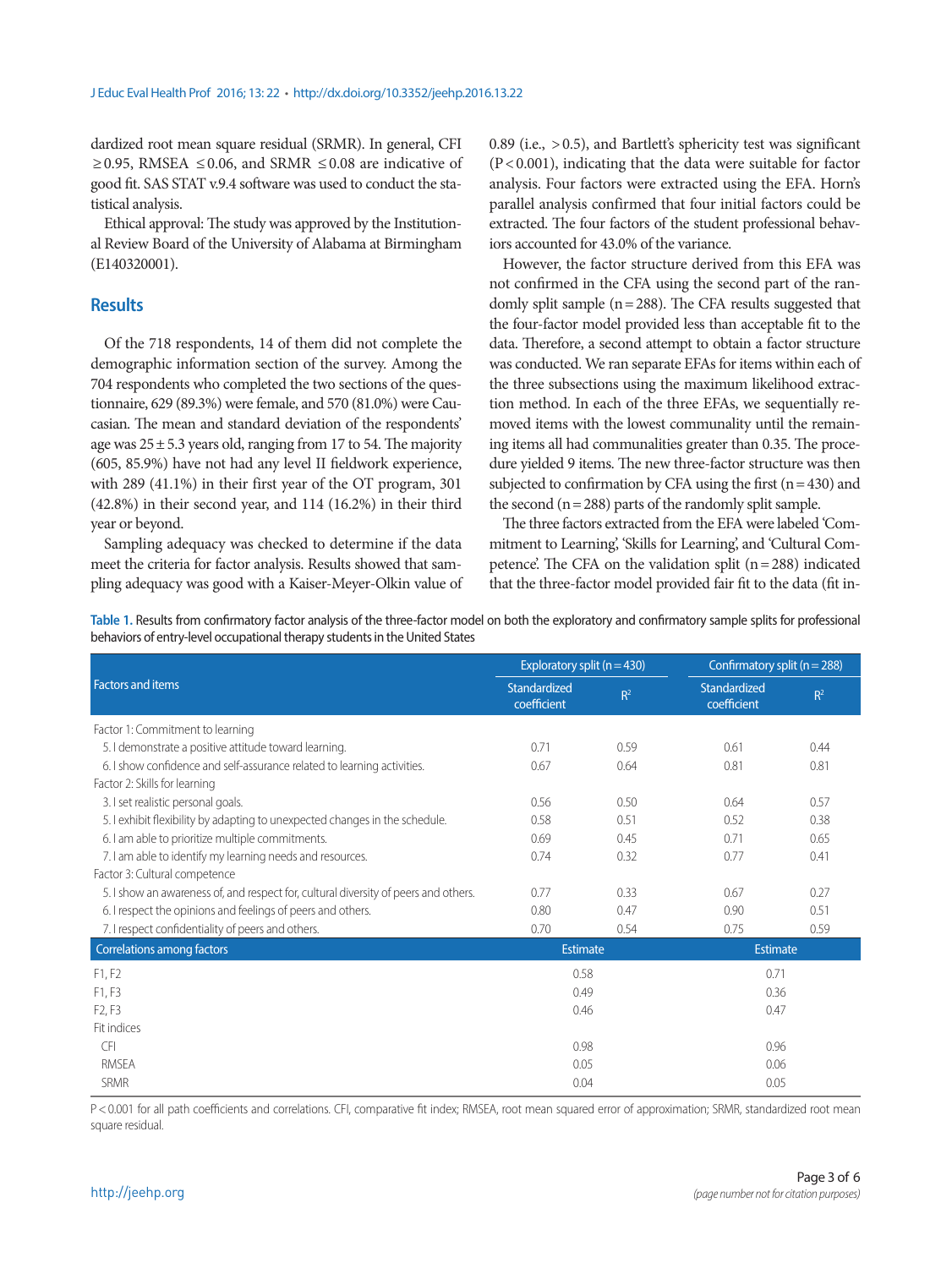dices: CFI=  $0.96$ , RMSEA =  $0.06$ , and SRMR=  $0.05$ ). CFA estimates are presented in Table 1 for both sample splits. Using the whole sample  $(N = 718)$ , the internal consistency reliability of each of the three factors estimated by Cronbach's alpha was: 0.63 for Commitment to Learning (two items), 0.72 for Skills for Learning (four items), and 0.79 for Cultural Competence (three items). The internal consistency reliability of the nine items was 0.79.

## **Discussion**

The factors (Commitment to Learning, Skills for Learning, and Cultural Competence) derived from each of the three subsections of the original student professional behavior questionnaire was based on dimensionality reduction using EFA, which retains some of the traits (tasks, oneself, and others) of the three initial subsections. The content validation of the 28 items grouped in the three subsections of the original questionnaire offers a strong rationale to conduct EFA in each subsection. Results of the CFA on each of the split samples (i.e., exploratory and confirmatory split) provide robust evidence that a three-factor model using the selected items fits the data well. Therefore, we can conclude that this student professional behavior evaluation instrument is a structurally validated tool to measure professional behaviors reported by entry-level OT students. The internal consistency reliability of each individual factor and the whole instrument was considered to be adequate and good, respectively.

The most frequent student professional behavior issues exhibited by rehabilitation professional students in the academic setting were lack of personal responsibility, social intolerance, disrespect of others, tardiness, missed appointments, excessive absences, failure to meet deadlines, and dress code violations [1]. The present instrument targets the assessment of some of the more abstract aspect of professional behaviors such as personal responsibility (as in skills for learning), social tolerance and respect of others (as in cultural competence), rather than the more concrete and objective behaviors such as frequency in tardiness, missing appointments, absence, and failure to meet deadlines.

Completion of this professional behavior self-assessment can be part of the student personal and professional development plan in the academic setting [9]. The information obtained from this assessment may be useful for educators to help monitor professional behaviors among entry-level students enrolled in health professions programs. With feedback from their academic advisors, this instrument can be used to help health professions students improve the affective domain of professional behaviors which is essential for the success in clinical placements. Self-assessment is just one of the many

methods used to assess student professional behaviors [2]. To get a truer picture of students' professional behaviors, a combination of other assessment methods, such as peer assessment, direct faculty observation, and student portfolios is recommended [10].

There are limitations of this study. Forthe initial pool of 28 items in the student professional behavior questionnaire, only 9 were retained in the final factor solution, which is common in rigorous validation process of an instrument. To estimate the response rate was challenging. Very few SOTA presidents let us know how many and what year of their fellow students they forwarded the invitation email of this study to, despite the fact that we requested this information several times. In the end, we looked up the website of each of the 37 respondent programs and obtained the student enrollment number. Based on the number of students enrolled posted on their website, it was estimated that there were 1,474 students admitted to all 37 entry-level programs in the year of 2015. To compute the response rate of this survey, we set 704 (respondents identified themselves enrolled in these 37 programs) as the numerator and divided it by the number of students enrolled in all 37 programs in three years which were 4,422. It was estimated that the lower bound of the response rate was 15.9% (i.e., [704/  $4,422$ <sup>\*</sup>100%). However, at least six programs had only one response which was most likely from the SOTA president of that program, and it was unclear to us whether these SOTA presidents distributed the invitation email to any of their fellow students.

Regardless of the exact response rate, we acknowledged that the participants in this study were drawn from a non-probability sampling method which may or may not represent OT students in the entry-level programs in the nation. However, it should be noted that several demographic characteristics of the respondents in the present study are remarkably similar to those reported in the Academic Programs Annual Data Report Academic Year 2014-2015 by the American Occupational Therapy Association (e.g., 81% were Caucasian compared to 82% nationwide, 89% were female compared to 89% nationwide) [11], which suggested that the sample demonstrated a good representation of the students in the entry-level OT programs in the US. Most importantly, further studies need to investigate the validity of this student professional behavior evaluation instrument in predicting success in clinical experiences.

**ORCID:** Hon K. Yuen: http://orcid.org/0000-0001-5696-1845; Andres Azuero: http://orcid.org/0000-0001-9883-1424; Kaitlin W. Lackey: http://orcid.org/0000-0003-0709-1294; Nicole S. Brown: http://orcid.org/0000-0002-3162-4903; Sangita Shrestha: http://orcid.org/0000-0003-3398-6040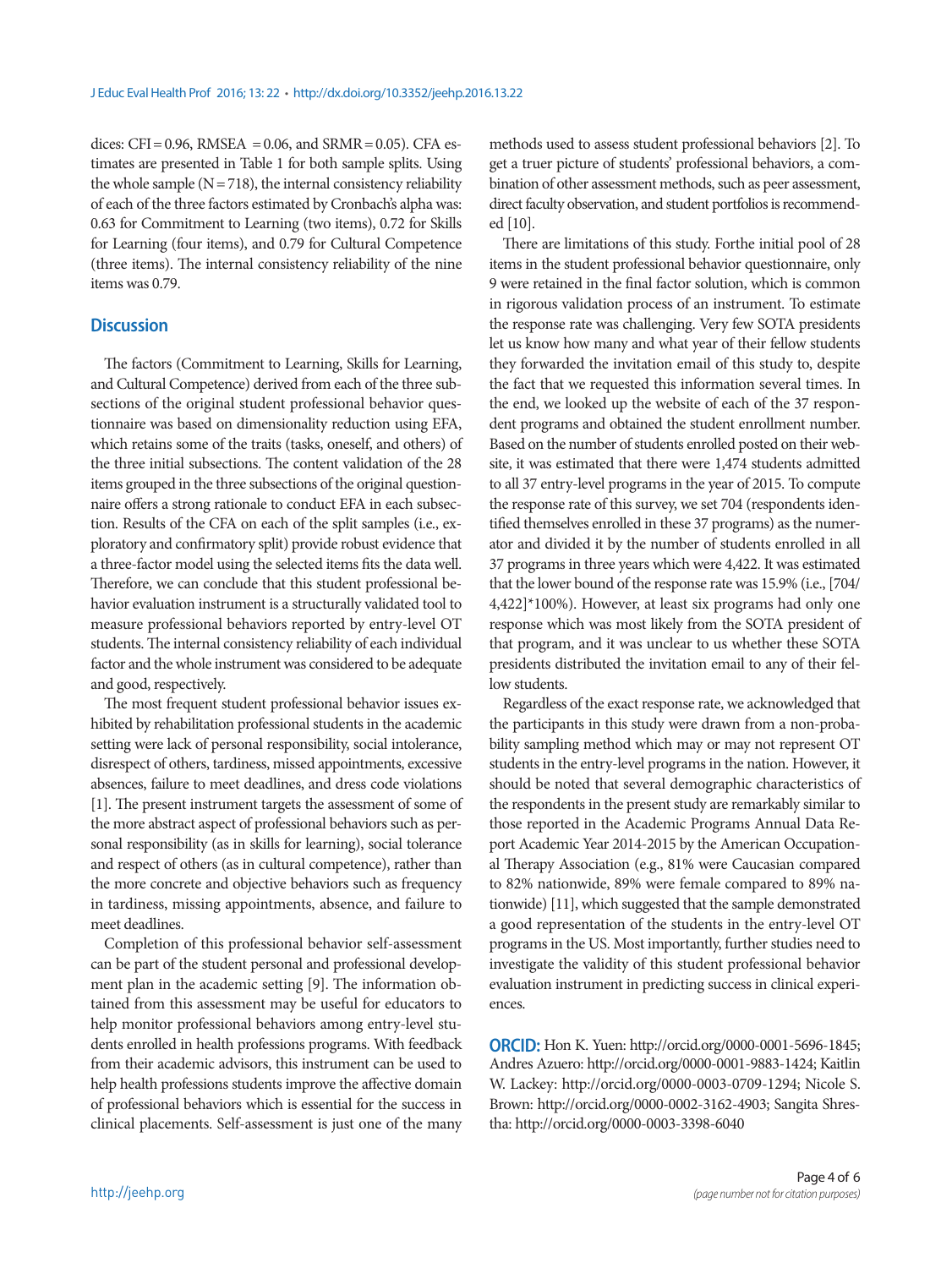# **Conflict of interest**

No potential conflict of interest relevant to this article was reported.

## **Supplementary materials**

Raw data of response to survey. Audio recording of the abstract.

## **References**

- 1. Davis DS. Teaching professionalism: a survey of physical therapy educators. J Allied Health 2009;38:74-80.
- 2. van Mook WN, Gorter SL, O'Sullivan H, Wass V, Schuwirth LW, van der Vleuten CP. Approaches to professional behaviour assessment: tools in the professionalism toolbox. Eur J Intern Med 2009;20:e153-157. http://dx.doi.org/10.1016/j.ejim.2009.07.012.
- 3. van Mook WN, van Luijk SJ, O'Sullivan H, Wass V, Harm Zwaveling J, Schuwirth LW, van der Vleuten CP. The concepts of professionalism and professional behaviour: conflicts in both definition and learning outcomes. Eur J Intern Med 2009;20:e85-89. http://dx.doi.org/10.1016/j.ejim.2008.10.006
- 4. Anderson DK, Irwin KE. Self-assessment of professionalism in physical therapy education. Work 2013;44:275-281. http://dx. doi.org/10.3233/WOR-121504
- 5. Foord-May L, May W. Facilitating professionalism in physical therapy: theoretical foundations for the facilitation process. J Phys Ther Educ 2007;21:6-12.
- 6. Santasier AM, Plack MM. Assessing professional behaviors using qualitative data analysis. J Phys Ther Educ 2007;21:29-39.
- 7. de Winter JCF, Dodou D. Factor recovery by principal axis factoring and maximum likelihood factor analysis as a function of factor pattern and sample size. JAppl Stat 2012;39:695-710. http: //dx.doi.org/10.1080/02664763.2011.610445
- 8. Yuan KH, Hayashi K. Fitting data to model: structural equation modeling diagnosis using two scatter plots. Psychol Methods 2010;15:335-351. http://dx.doi.org/ 10.1037/a0020140
- 9. Hills C, Ryan S, Smith DR, Warren-Forward H. The impact of 'Generation Y' occupational therapy students on practice education. Aust Occup Ther J 2012;59:156-163. http://dx.doi.org/10. 1111/j.1440-1630.2011.00984.x
- 10. Kress VE, Protivnak JJ. Professional development plans to remedy problematic counseling student behaviors. Counselor Educ Superv 2009;48:154-166. http://dx.doi.org/10.1002/j.1556-6978. 2009.tb00071.x
- 11. Harvison N. Academic programs annual data report academic year 2014-2015 [Internet]. Bethesda, MD: American Occupational Therapy Association; 2015 [cited 2016 Apr 2]. Available from: http://www.aota.org/-/media/corporate/files/educationcareers/educators/2014-2015-annual-data-report.pdf.